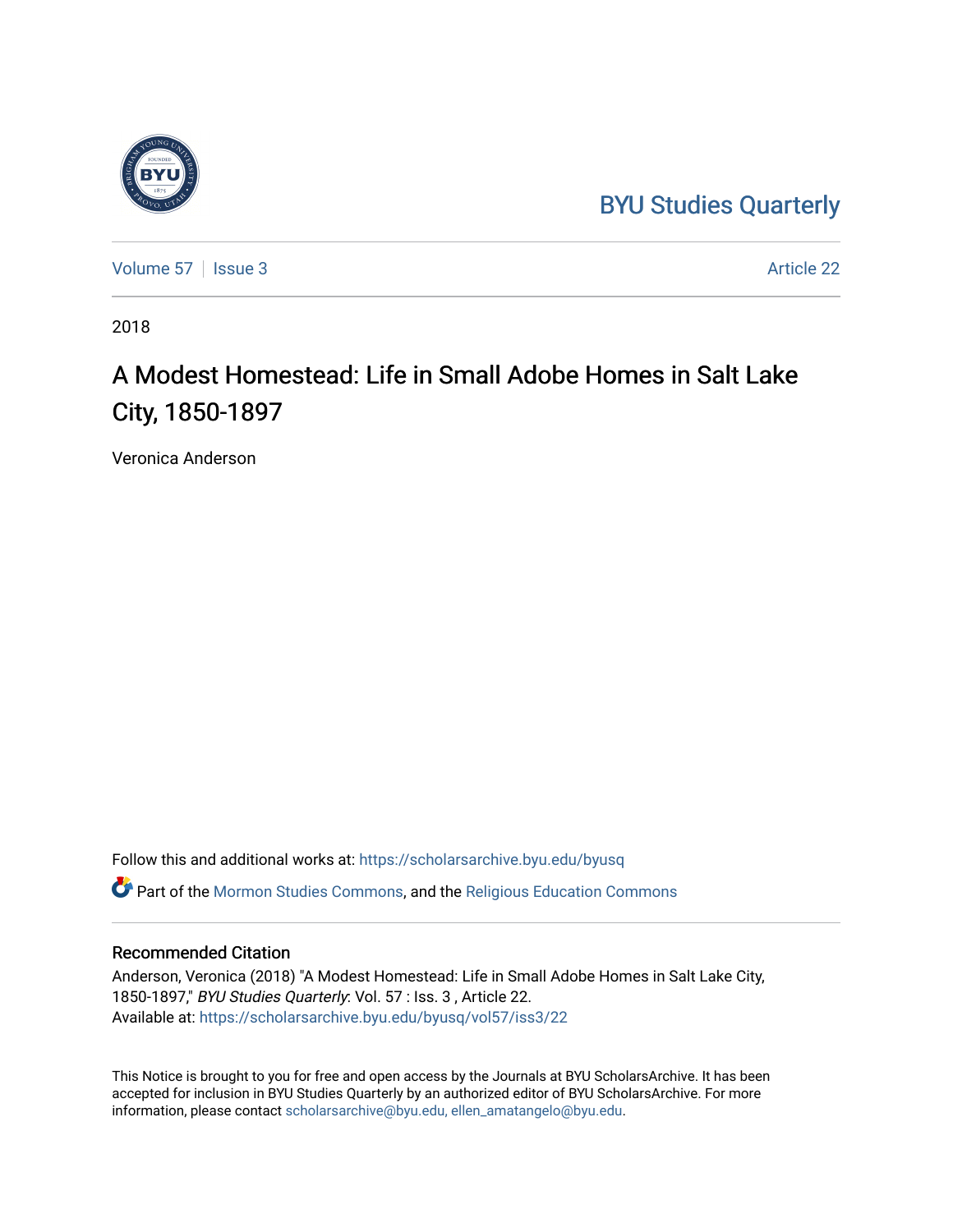Brown, Brian D. Birch, Grant Underwood, and Patrick Q. Mason focus on the problems Latter-day Saint scholars have when facing other scholars not of their faith, especially in the field of religious studies, and the relationship between religious studies and the study of Mormonism in general.

In the sixth section, "It Is Much Better to Err on the Side of Generosity," Grant Wacker, Laurel Thatcher Ulrich, Armand L. Mauss, and Claudia L. Bushman discuss neutrality in scholarship and teaching, the challenges women face in academia, and the line between being a professional and nonprofessional scholar.

The book ends with "Benedictions," a section that includes an essay from Tona Hangen and an essay from Bushman himself. Hangen's essay discusses the challenges of being a Latter-day Saint scholar in today's world and describes how she incorporates her beliefs into her scholarship and teaching. Bushman's essay explores the importance, when speaking of matters of faith in an academic or secular setting, of using language that will be understood by non–Latter-day Saint scholars and the importance of engaging in and practicing such discussions. He argues that the more scholars learn about both their faith and their academic disciplines, the easier it will be for them to confront other scholars and members of their faith and to reconcile their faith with reason.

*To Be Learned Is Good* encourages Latter-day Saint scholars to not ignore the tensions between scholarship and faith but rather to engage with these tensions and make them a part of who they are and the type of scholars they wish to be. This book will appeal to those who are interested in the intersection of faith and academia, as well as to Latter-day

Saints who wish to better understand their own faith in a secular world. —Hannah Charlesworth

Laurie J. Bryant, *A Modest Homestead: Life in Small Adobe Homes in Salt Lake City, 1850–1897* (Salt Lake City: University of Utah Press, 2017)

When most of us hear the word *adobe,* the pueblos of the southwestern United States usually come to mind. In *A Modest Homestead*, Laurie J. Bryant sheds some light on the history of adobe houses in a place one might not expect— Salt Lake City, where nineteenthcentury pioneers constructed crude adobe homes. Bryant, who has degrees in the earth sciences, including a PhD in paleontology, moved from California to Salt Lake City and found herself fascinated by the adobe buildings there and the stories of the ordinary people who built them. The result of that passion is this book, a culmination of six years of meticulous research.

The book begins with a helpful map of historic Salt Lake City and a list of historic street names for the reader's reference. After that, Bryant gives an introduction with some helpful background and history, explaining the usefulness of adobe to the early pioneers, how it was made, how Salt Lake City (then known as "Great Salt Lake City") was planned, and how it developed despite that planning. The chapters that follow chronicle the stories of the existing adobe structures in the historic First through Twenty-First Wards of Salt Lake City. The pages are dotted with pictures of the buildings she writes about, as well as helpful maps of Salt Lake City and diagrams.

Not being a professional architect, Bryant offers insight into these adobe